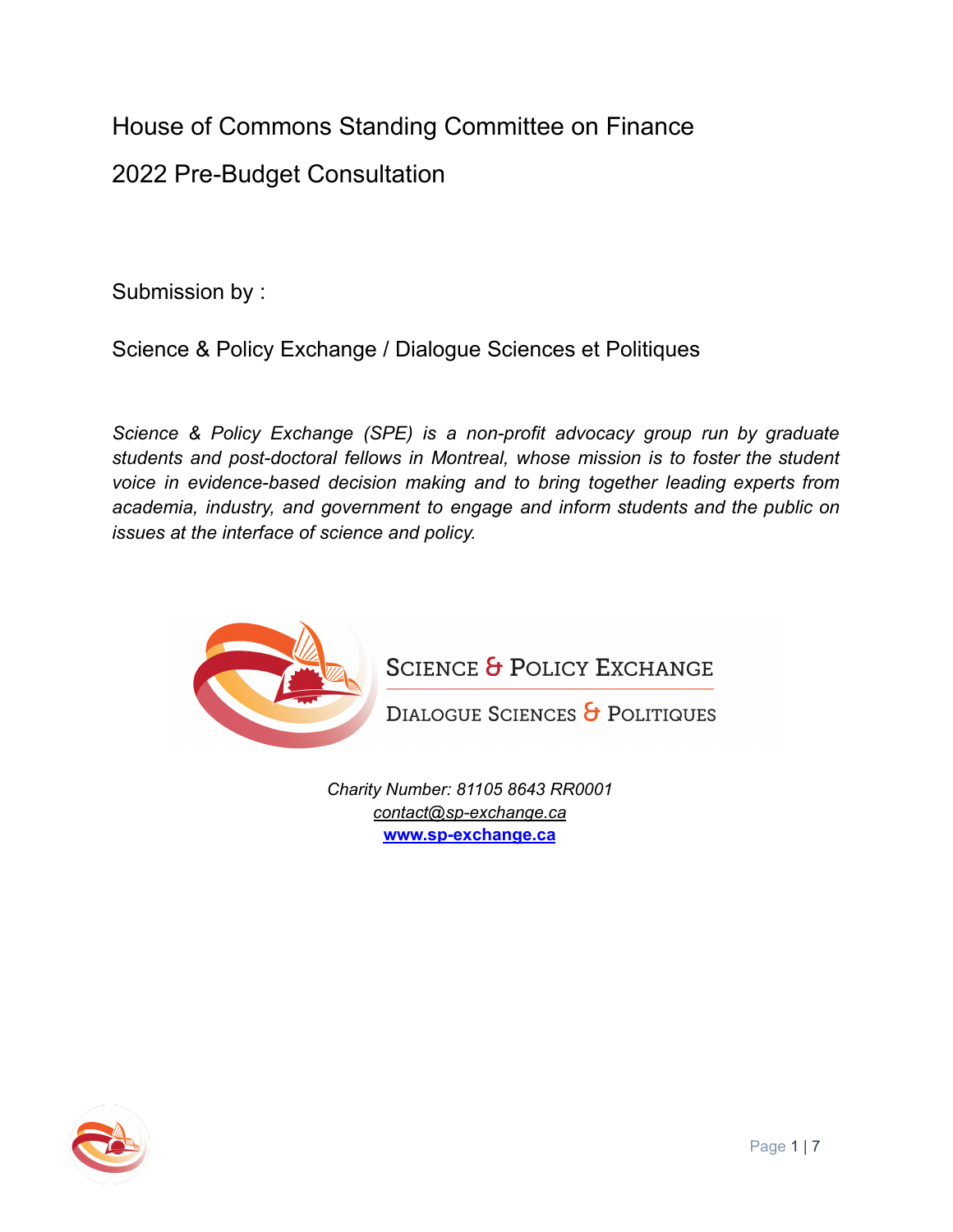# **Recommendations**

Science & Policy Exchange recommend that the Government of Canada:

- 1. Provide funding in the amount of at least \$140M over four years to the Tri-Council Agencies (CIHR, NSERC, and SSHRC) to increase the value of graduate student and postdoctoral awards indexing with inflation.
- 2. Foster international collaboration and mobility by opening the eligibility of scholarships to international graduate students and allowing mobility of Canadian award holders.
- 3. Provide funding to federal agencies and community organizations to collect data on the impacts of COVID-19 on young researchers.
- 4. Provide targeted funding to enable the Tri-Councils and the research community to create a more equitable, inclusive, and diverse research ecosystem.

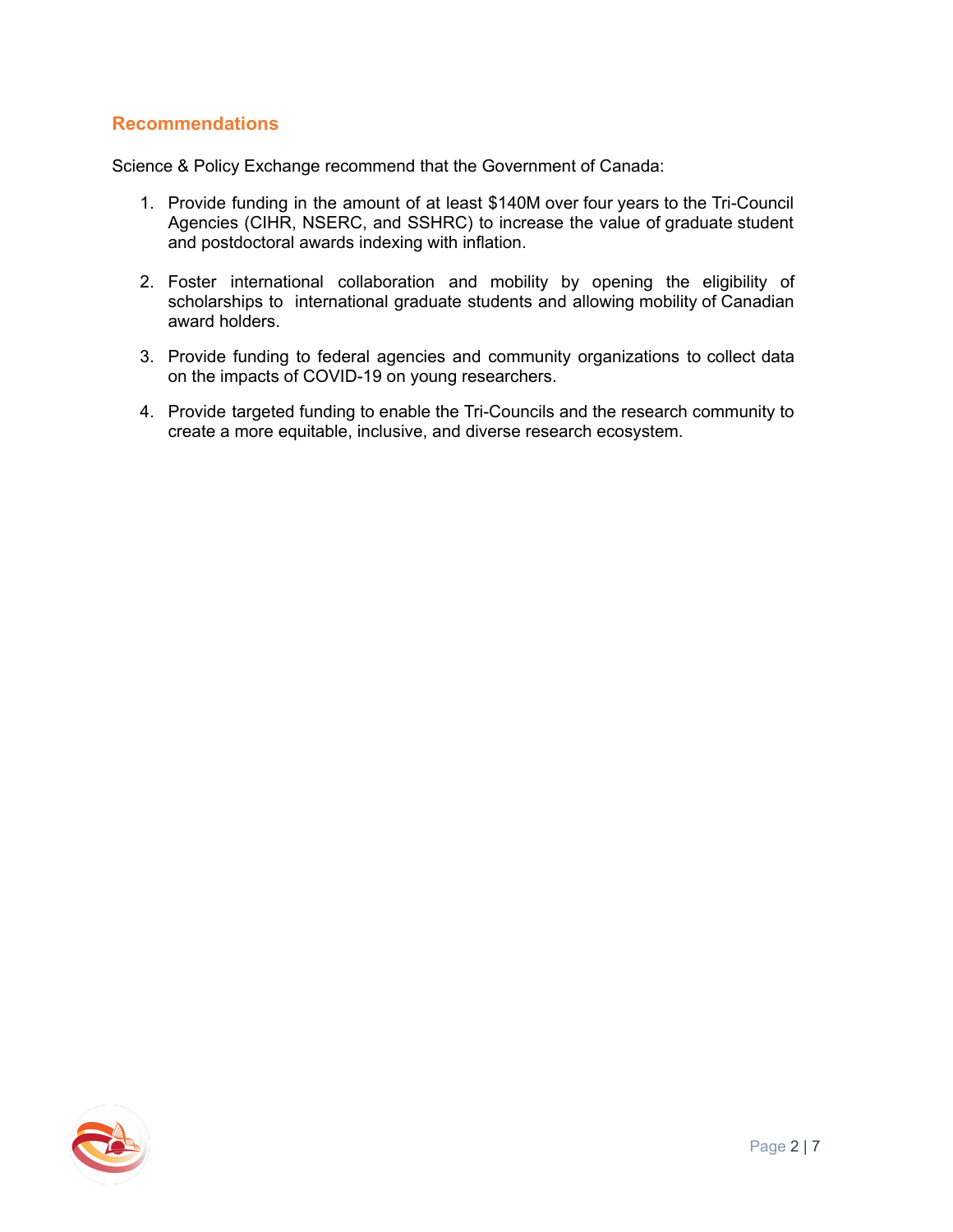This past year has underscored the importance of fostering a resilient research ecosystem, one that applies its expertise to improve the lives of Canadians while remaining adaptive in the face of adversity. Over the past six years, this government has demonstrated its commendation of the research and scientific community; Budget 2021 is a welcomed addition to this ongoing commitment with large investments into cutting-edge research sectors such as health research, quantum computing, artificial intelligence, and biotechnology.

However, continued support for research trainees has been lacking over the past decade. While we commend the Government's \$115M investment to increase the number of post-secondary student fellowships in Budget 2019, as well as Budget 2021's proposed changes to RSSP filing for postdoctoral fellowship income, we are disappointed by the absence of financial support to increase the value of individual scholarship and fellowship awards, of targeted support for historically marginalized groups and for international research trainees, and of changes to improve the international portability of awards.

Supporting research trainees is an investment that builds the capacity of highly-qualified personnel (HQP) to become Canada's next innovators and leaders. Graduate students and postdoctoral fellows (PDFs) make up a significant portion of researchers and must be adequately supported to fuel innovation, especially in light of our improved understanding of the landscape of post-graduate employment in Canada<sup>1,2</sup>. As an important stakeholder in this discussion, Science & Policy Exchange **propose the following specific recommendations for supporting research in Budget 2022:**

#### **(1) Provide funding in the amount of at least \$140M over four years to the Tri-Council Agencies (CIHR, NSERC, and SSHRC) to increase the value of graduate student and postdoctoral awards indexing with inflation.**

Budget 2019's increase in the number of Tri-Council Masters' and Doctoral scholarships was a much-needed step towards equilibrating the available federal funding to the proportion of enrolled graduate students. However, the value of awards provided by federal granting councils has not kept pace with inflation<sup>3,4</sup>. A lack of financial resources for research trainees can impact the quality of research and training by forcing award recipients to supplement their income outside their program work. These consequences prevent trainees from concentrating on their career development and can have a significant impact on their financial security or ability to start families. Our 2018 survey<sup>5</sup> of over 1000 research trainees in Canada found that:

- 66% of individuals who received Tri-Council awards required additional funding to support themselves. Respondents also indicated that the value of awards was not reflective of varying costs of living.
- 79% of respondents valued increasing the monetary value of the average award.

To guide this recommendation, we propose the following amendments to the current graduate and postdoctoral level awards:

● **Harmonize all postdoctoral fellowships to \$50K, for 2-3 years.** PDFs are now considered by institutions as employees, thus paying full taxes on their fellowships and salaries, which reduces their take-home. To reinstate the value of fellowships, we recommend harmonizing them to at least \$50K per year (as per durations established in the different finding agencies).

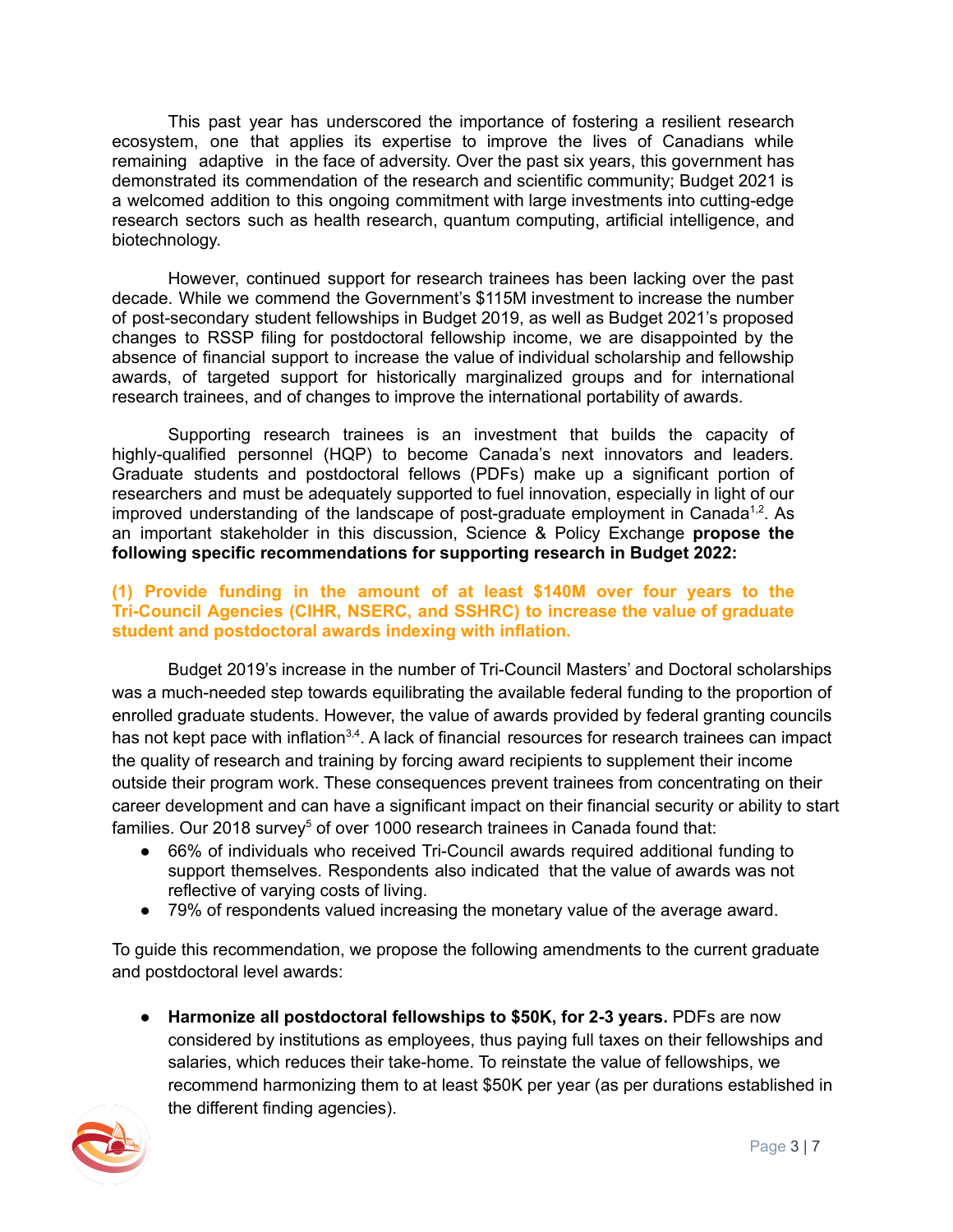- **Harmonize all doctoral scholarships to \$35K per year, for 3 years, without reducing the total number of awards available.** This is the current value of Doctoral Canada Graduate Scholarships (CGS-D) for CIHR, NSERC, and SSHRC. Many PhD students receive only \$20-21K per year under other doctoral scholarship programs at SSHRC and NSERC, whereas others receive over twice this stipend via the "elite" Vanier CGS awards valued at \$50K per year. Harmonizing reduces inequalities by providing more trainees with a living wage that reflects their role as the workforce of science in Canada. Additionally, eliminating elite high value awards like the Vanier will liberate funds to harmonize all award values without sacrificing the total number of awards distributed annually, thereby reducing the federal investment required to do so.
- **Harmonize all Master's scholarships to \$22K, for one year.** We consider this to be a fair and overdue increase for all Master's CGS, which are currently set to \$17,500. Like the doctoral awards, this has not kept up with inflation for the last 15 years.

The harmonized values proposed above are the median values suggested by respondents to our 2018 survey, and align with a recent calculation of the values these awards should have attained if indexed with inflation, from 2004 to 2021<sup>4,5</sup>.

## **(2) Foster international collaboration and mobility by increasing awards for international graduate students and allowing mobility of Canadian award holders.**

Research is highly mobile<sup>1</sup>, and Canada needs a workforce skilled in problem-solving, communication, collaboration, creativity, and adaptability<sup>6</sup>. International experiences improve these skills, as well as fostering heightened cultural awareness and higher employment rates<sup>7,8</sup>. Canadian research trainees studying abroad contribute to establishing and retaining international networks for idea exchange and innovation, thereby broadening Canada's sphere of influence as a leader in scientific research and reinforcing our values of openness and inclusion. Moreover, there are also challenges for international trainees, who are recruited to Canada but lack adequate support to manage the higher tuition fees and the costs associated with international relocation. Support for international trainees helps attract the best and brightest talent to Canada. Therefore, we recommend to:

- **Make all Tri-Council scholarships portable internationally.** Currently, the only Tri-Council training awards that are portable outside of Canada are the doctoral postgraduate scholarships (PGS-D) and the PDF awards.
- **Allocate a percentage of scholarships to international graduate students, reflecting the proportion of international applicants.** Currently, except for the Vanier Graduate Scholarship, international students are not eligible for Tri-Council training awards. Enabling proportional allocation of awards to international students promotes fairness and enables greater diversity and inclusion in Canadian laboratories.
- **Provide supplemental funding or tax exemption for the first two years for international PDFs to help defray the costs of relocation and immigration.** Furthermore, information on postdoctoral salaries, benefits, and taxation should be more readily available for international PDFs looking to move to Canada.

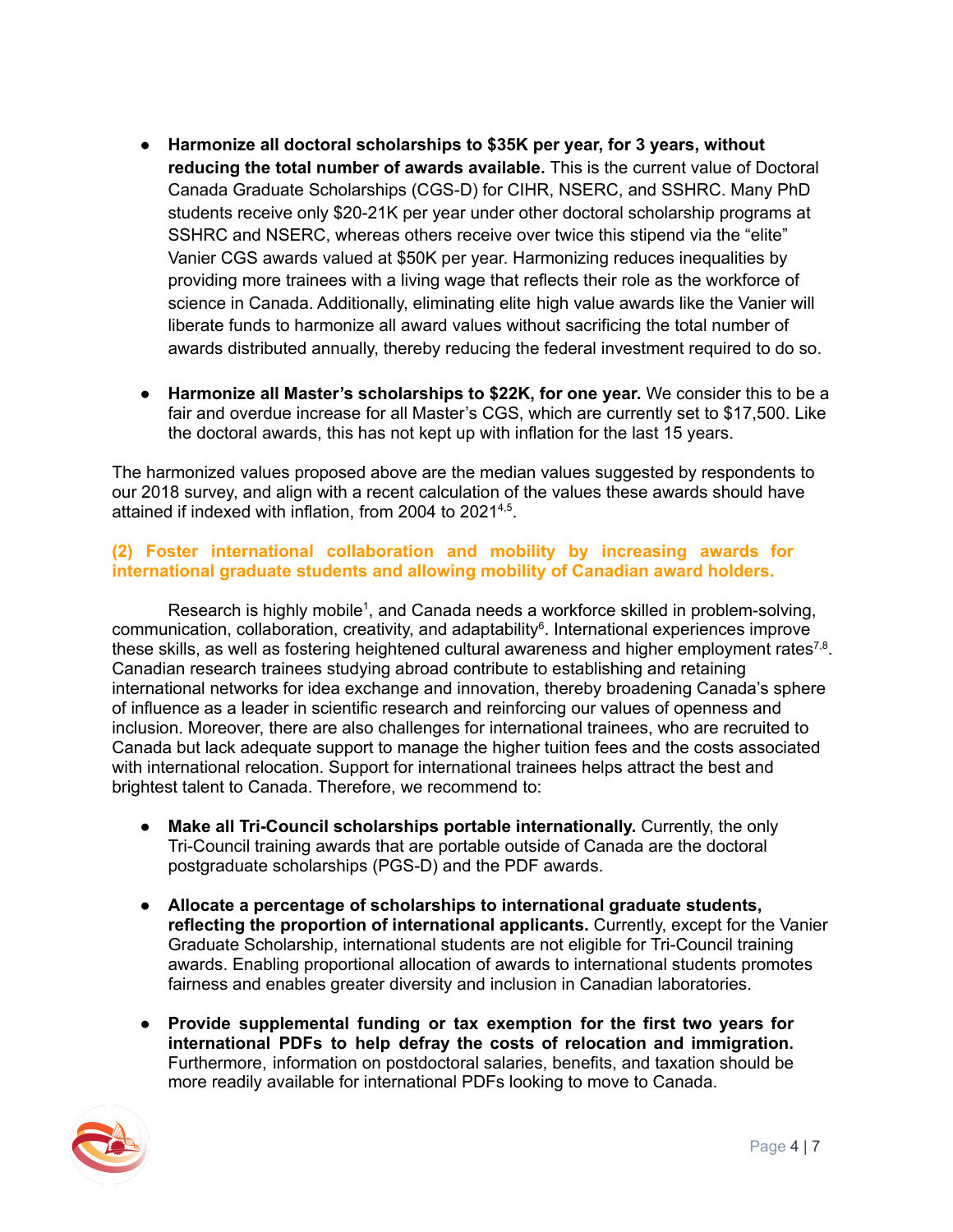### **(3) Provide funding to agencies and organizations to collect data on the impacts of COVID-19 on young researchers.**

Not all trainees have equal access to research opportunities<sup>9</sup>. The pandemic has further exposed and exacerbated these inequalities, as researchers paused their work and pivoted to working from home. COVID-19 has increased the burden on caregiver trainees with young families, or with limited resources and support, to cope with such changes. Underrepresented minorities and international students were especially impacted. Comprehensive data will be key to developing appropriate policies to combat the long-term social, economic, and health effects of this pandemic on the Canadian population. To this end, we recommend that the Government:

- **Earmark funding for data collection initiatives by StatsCan and the Tri-Council agencies to assess the impact of COVID-19 on students to mitigate its long-term impacts.**
- **Invest in support for data collection by community organizations** by enabling StatsCan and Tri-Councils to allocate funds directly to these organizations**.**

### **(4) Provide targeted funding to enable the Tri-Councils and the research community to create a more equitable, inclusive, and diverse research ecosystem.**

Budget 2021 committed \$12M over three years to SSHRC to fund academic research into systemic barriers facing diverse groups. This is a commendable investment that will provide important data and knowledge to address barriers faced by historically marginalized groups. However, Canada already holds a wealth of knowledge on many issues that can be addressed immediately.

Quebec's 2017-2022 Research and Innovation Strategy identified the need to facilitate pathways for women to enter research and innovation sectors, and therefore outreach initiatives and created targeted funding streams to support women in STEMM. Similar initiatives should be adopted by the Government of Canada, which already recognizes the value of directly supporting underserved and historically marginalized communities entering postsecondary education. We recommend extending these resources to research trainees, as follows:

- **Collaborate with NGOs and community groups to address specific needs.** The Tri-Council Agencies should provide additional resources to the many professional and academic societies already working towards improving EDI within their local communities.
- **● Support financial support for outreach initiatives** through NGOs to encourage participation in research and innovation sectors from underserved and historically marginalized communities.
- **Provide targeted investments to underrepresented trainees and early career researchers.** Underrepresented researchers face unique barriers throughout their careers that can be mitigated through direct financial investments.
- **● Support Indigenous peoples** through dedicated funding opportunities, such that Indigenous researchers and Indigenous communities can access and equitably participate in the Canadian research ecosystem. This aligns with findings from the Council of Canadian Academies' report<sup>10</sup>.

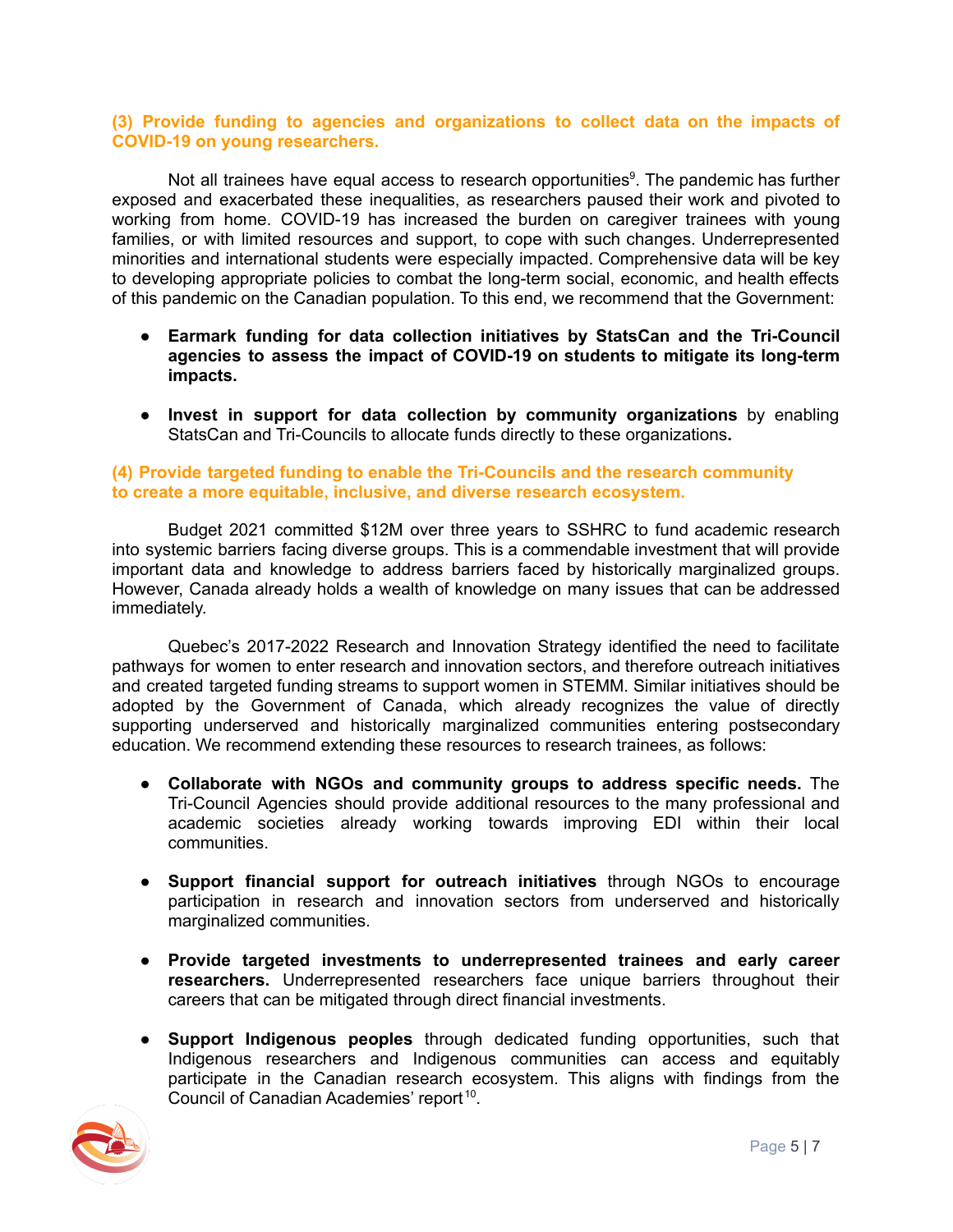### **Final Considerations**

Sustaining Canada's economic recovery requires a workforce trained to confront the unexpected. Research trainees play a crucial role in shaping Canada's future, and today's commitments will pave the path forward towards a perennial and equitable research ecosystem. Support for Canadian and international graduate students and PDFs, as well as specific actions to increase the international exchange of ideas and improve outcomes for historically marginalized groups are still needed to maintain a productive research ecosystem that benefits the Canadian economy. We encourage the Government of Canada to further their commitment to the next-generation of researchers and of highly qualified personnel in Budget 2022 according to our recommendations.

We commend the efforts made by the Government on the COVID-19 response, and their demonstrated commitment to the research trainees who will bring their expertise to diverse careers. We also look forward to continued engagement with the Government to ensure that training the next generation of researchers remains a priority, and that their voices are heard in these matters.

Sincerely,

The Science & Policy Exchange Team